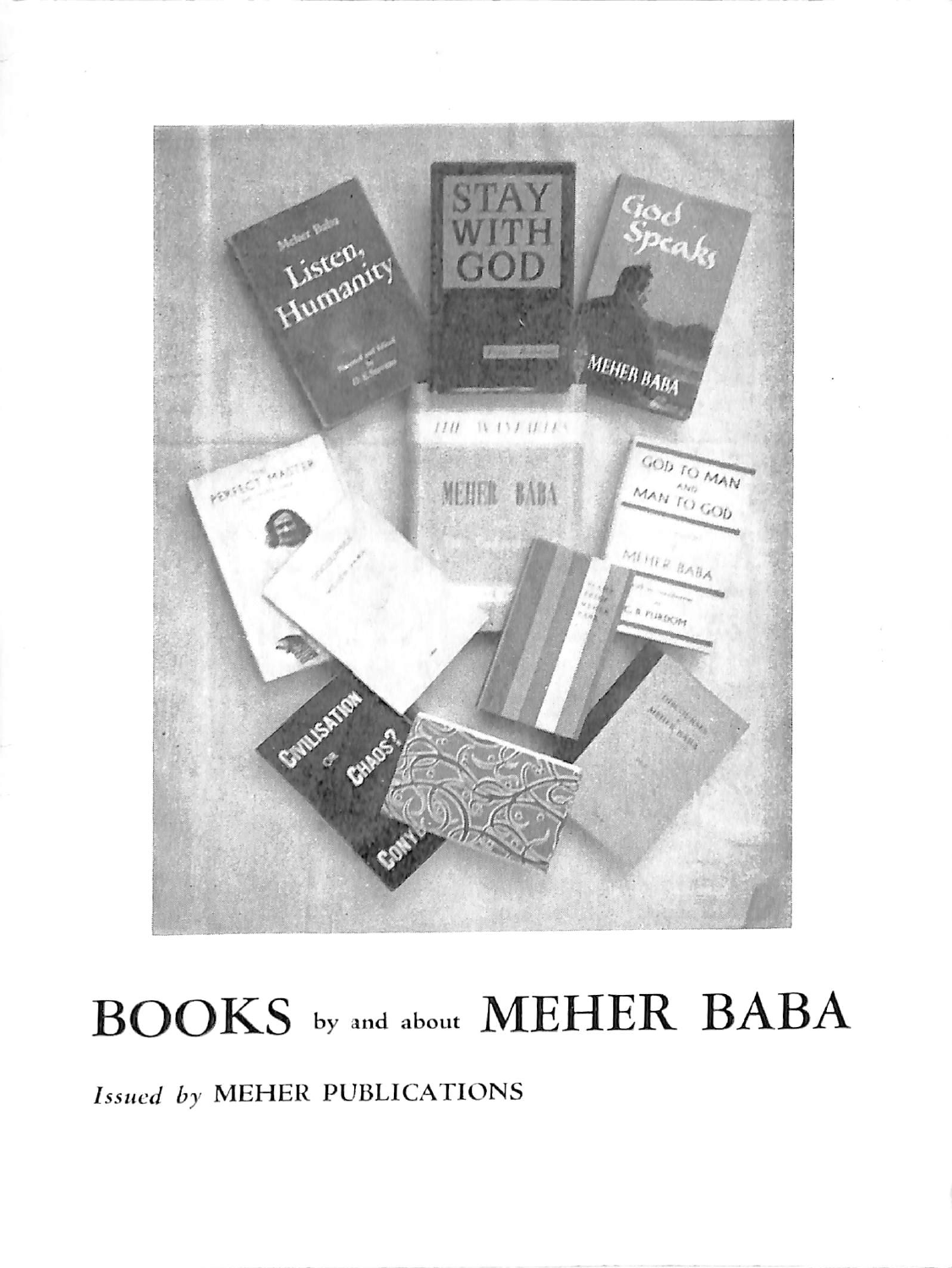#### Biographical Note

Meher Baba was born in Poona, India, in 1894 of Persian parents. He received the usual schooling and while still a student at Deccan College at 19 years came into close contact with one Hazrat Babajan, who was a spiritually-perfect Master. Hitherto a normal boy interested in sports and studies, particularly in literature, his interest now became focussed on the one eternal Reality which the religious call God and the philosophic call Truth.

Babajan caused him to attain this supreme experience, but it remained for another Master, Upasni Maharaj, to bring his consciousness \*'back" to the plane of normal worldly functioning.

In 1921 disciples began to collect around him and Baba began his work of awakening people to the eternal truth of the oneness of God and the oneness of men and women in God.

Since 1925 he has observed silence, and although he has spent periods in seclusion, for the main he has led and leads an extremely active life. He has visited Europe and England and U.S.A. many times, Australia twice and also Persia, Egypt and China. His disciples now number hundreds and his followers (in the sense of those whose lives have been affected by his per sonality and example), millions.

$$
1 - 702017
$$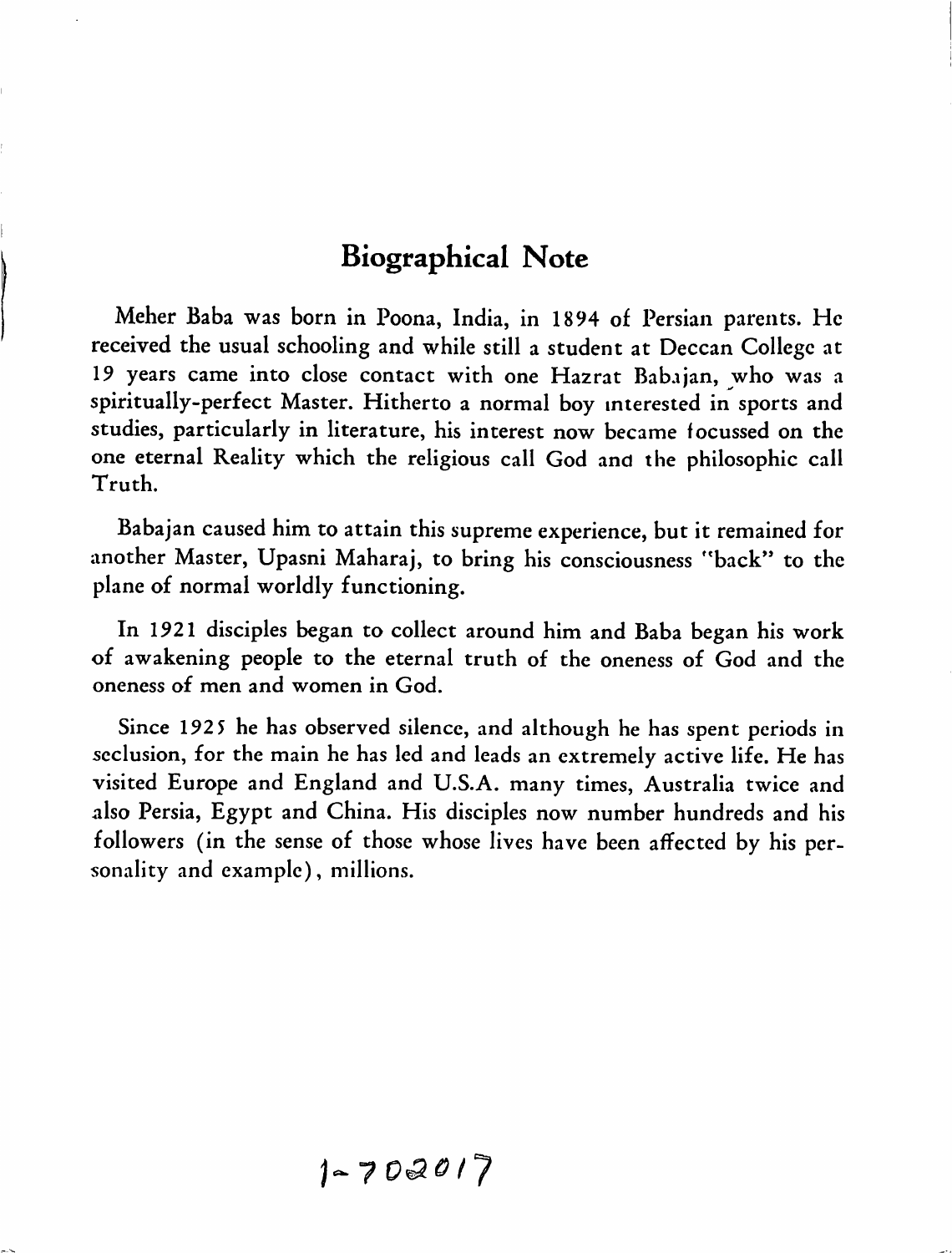#### GOD SPEAKS

The Theme of Creation and Its Purpose, by Mcher Baba. Published by Dodd, Mead & Co., New York, 1955. Pp. 244, \$5.00

God Speaks is more than a book, it is a statement in eternity. If it were not, it would be the most presumptuous title ever used, unless it was the title to a romantic fantasy. Its substance is that eternal substance of which the Bibles of the world are expressions, but its language is that of contemporary ana lytical exposition. It is a "Genesis" for present men and women and a Guide to the unfolding of consciousness to states that have always been enjoyed by a few, but which are the birthright of all. It is a "speaking" in this age which God would have spoken if He spoke, the foundation of intellectual comprehension He would have laid, before He uttered His single creative Word of world-renewal.

It opens with a statement of the Oneness in reality of man and God:

"All souls were, are and will be in the Over-Soul.

"Souls are all One.

"All souls are infinite and eternal. They are formless.

"All souls are one; there is no difference in souls or in their being and existing as souls."

#### But

"There is difference in the consciousness of souls;

"There is difference in the planes of consciousness of souls;

"There is difference in the experience of consciousness of souls and there is difference in the state of consciousness of souls."

To explain these differences in spite of the eternal oneness of souls, the vast landscape of evolution is unrolled before our eyes. But this is not merely a landscape of evolving forms by and through themselves, but one in which evolving consciousness itself forges its next higher form, and through it gathers the experience of impressions in relation to that form. Each step in evolution is the successful attempt of consciousness to break through previ ous limitations and establish new and wider freedoms.

 $\mathbf{1}$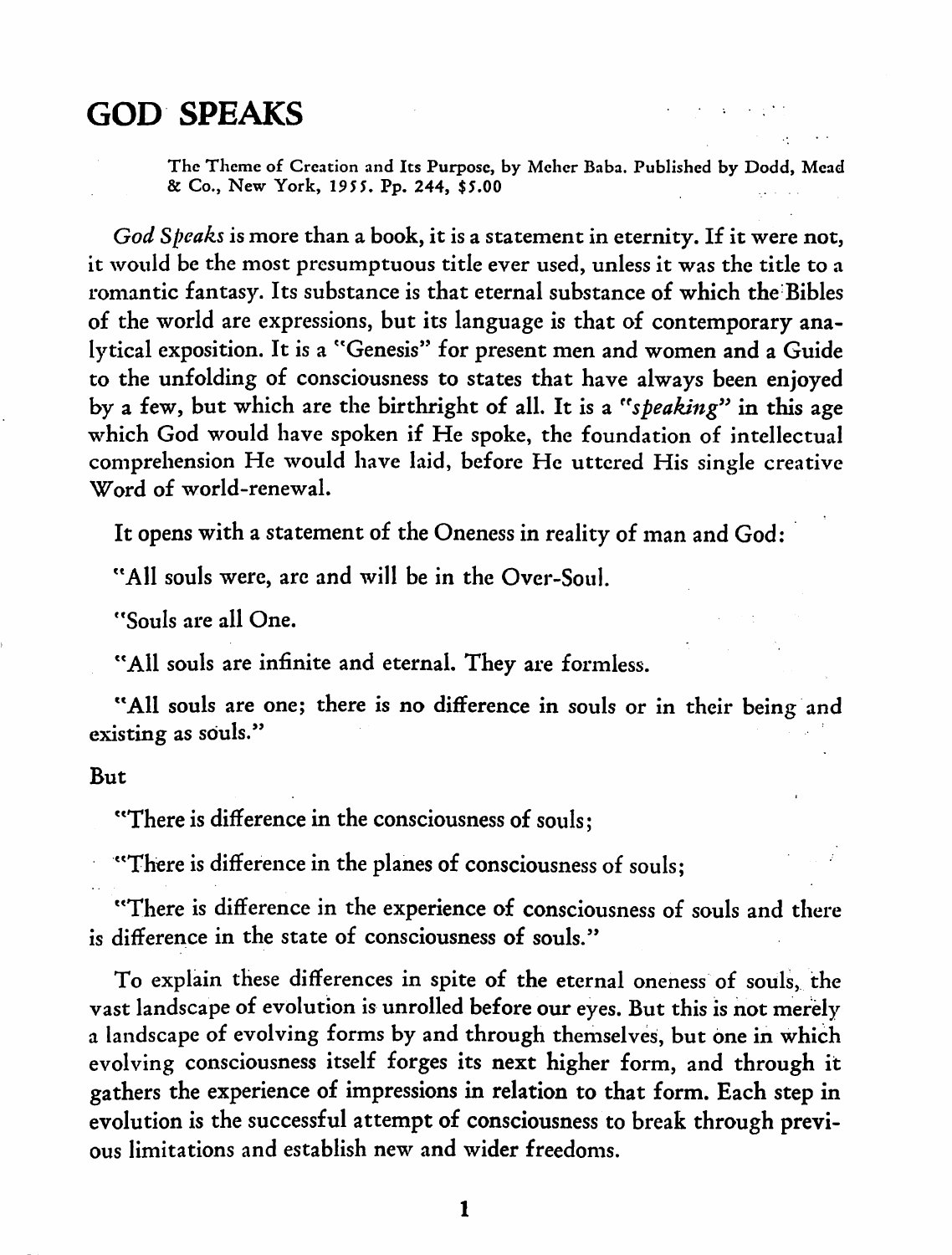In Man, evolution reaches its fulfillment—consciousness is fully devel oped and requires now only to be finally unveiled to its inherent potentiali ties. When this unveiling is complete, Soul and Over-Soul, Man and God, are known as one, indivisible pure Being enjoying Absolute Bliss, Knowledge and Power.

Man is not a creature of sin as some theologians maintain (if there was any "Fall" it was on God's part, not Man's—or if on Man's, Man in his essen tial and real oneness with God), nor one who, by individual effort and col lectivity, is master of his future as materialists trumpet, but is an individu alized drop of an infinite indivisible Ocean, with one vast stretch of accom plishment behind him and a vast journey before him—at the end of which he will know that he always was and forever will be that Ocean. Once he was that Ocean, but without knowledge that he was it; his evolution to Man and his search as Man for truth is himself seeking true knowledge of Who he is. The accomplishment of this knowledge is the sole reason for Creation.

Our continued adherence to dogma and no longer understood forms with all their trappings of ritual and ceremony, has caused an endless misery of ignorance, an ignorance that caused us in the past to assert ourselves through wars and the brutal enslavements of each other, and which now expresses itself in frustrations of un-namable complexity and the subtler forms of aggression; our boast of establishment, through conquest of nature, of an ideal society enjoying "security" and "freedom," has already brought forth the means of destroying all society.

Our cognizance of the world of forms and our association with each other is the cognizance and association of dreamers. That is why we never fully know one another nor ever gain final knowledge about anything, and we never will so long as we remain sleepers dreaming. Truth (God—our own very Self) sleeps in our hearts, dreaming it is a man or a woman being born and dying; happy, unhappy; strong, weak; with knowledge or in ignorance. We cannot achieve any goals of freedom and security so long as Truth (Self) sleeps and dreams that it is everything but itself: only when that Self begins to awaken and begins to realize its true nature by stepping out from the limitations which its present nature (the result of impressions of false values) imposes, will absolute unselfishness and purity of nature be manifest, and from such purity real living become established.

 $\overline{2}$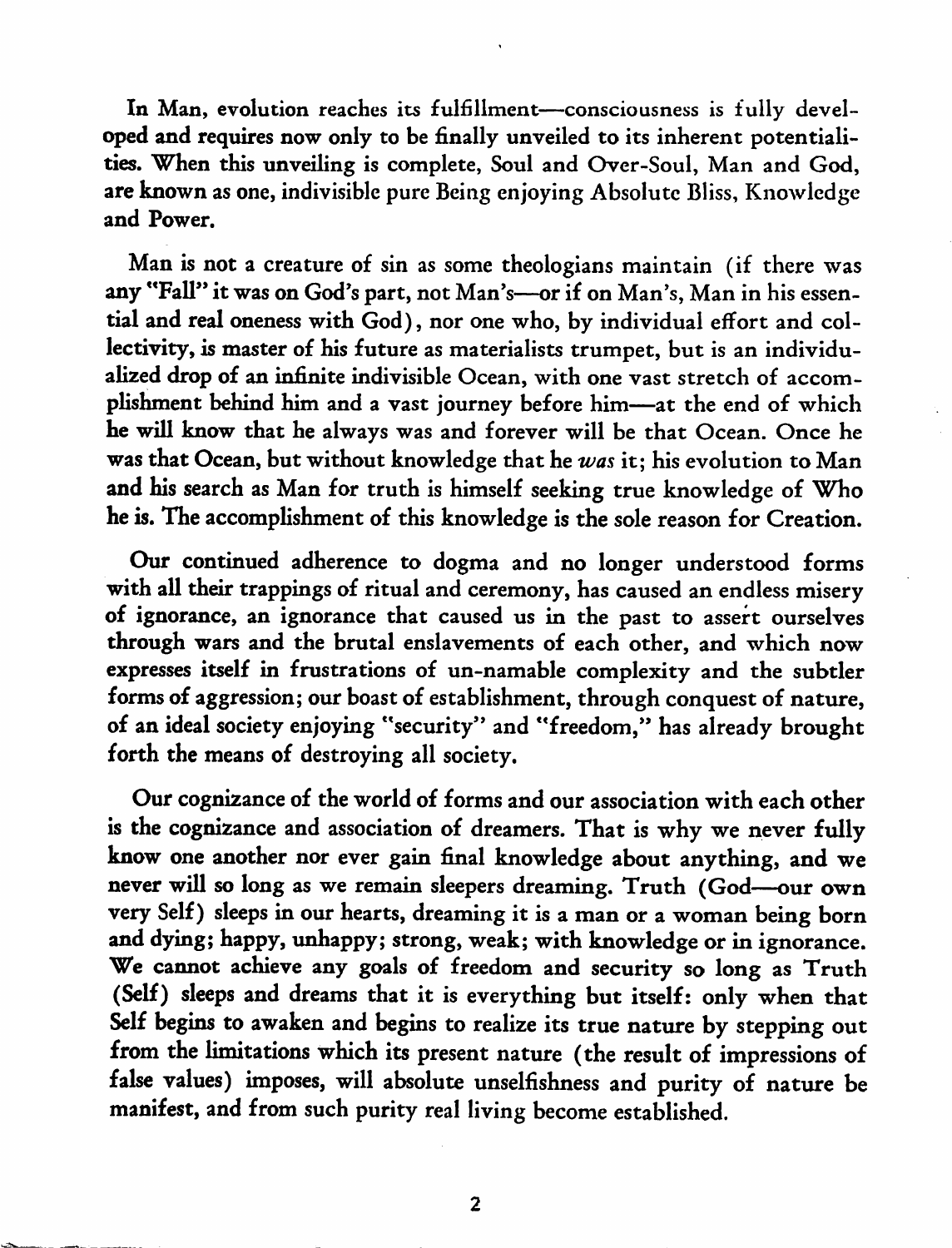God Speaks, eternal in its substance, brings to present men and women the eternal message of: You yourself are your own Truth and Goal. The hells that you fear and the heavens that you would win are nothing but the creation of your own ignorance. Because of that ignorance you desire to dominate and oppress one another and to escape from the misery of the sub jections. You have created your own minds and bodies and even the very earth as a means whereby you may realize Who you are—the one, eternal existent Being. By right knowledge and real love you may begin to live a life of real security and freedom, and eventually become Who and What you really are.

#### AVATAR

The Life Story of the Perfect Master, Meher Baba. A Narrative of Spiritual Experience, by Jean Adriel. Published by J. F. Rowney Press, Santa Barbara, California, 1947. Pp. 284, \$3.50

A Perfect Master is one who has achieved the ultimate in spiritual con sciousness; namely, permanent, conscious union with God. This story of Meher Baba, related by one who was closely associated with him for many years, vividly describes how this Perfect Master was awakened to his exalted destiny, and how he trains his disciples for the universal quickening of consciousness which, he states, it is his fimction to initiate. Because it is so easily readable, and because of its psychological approach, this is one of the best books for newcomers to the study of Meher Baba's fascinating life.

#### CIVILISATION OR CHAOS?

By I. H. Conybeare, second edition 1959, published by Chetana Ltd., 34 Rampart Row, Bombay—1, India. \$3.00

Miss Conybeare's outstanding work. Civilisation or Chaos? is of great interest not only to Meher Baba's devotees but to the general public, because it is a study of the world crisis in the light of Eastern Metaphysics. It has a foreword by Dr. Evans Wentz, also a message given for the book by the vice-president of India, Dr. S. Radhakrishnan.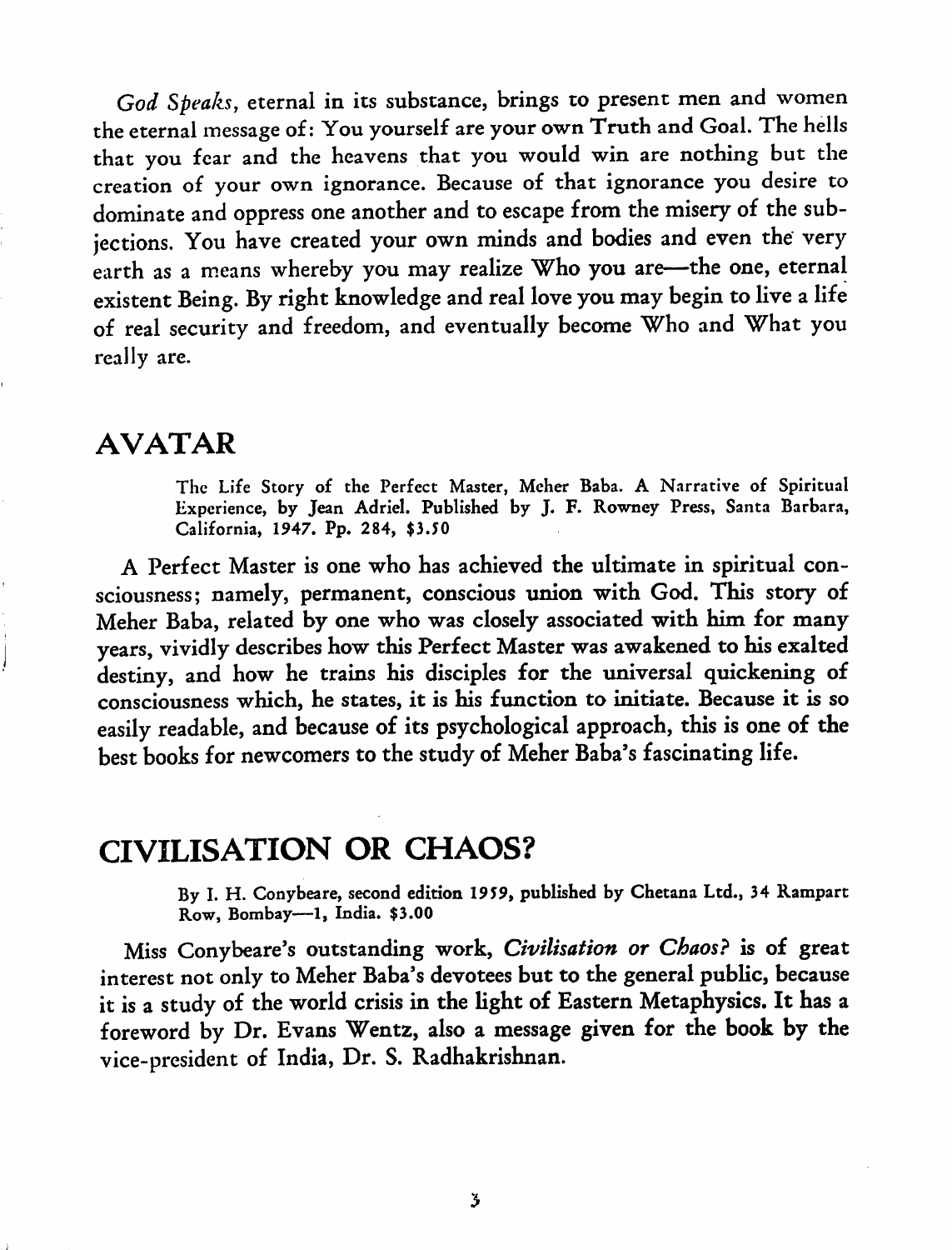### STAY WITH GOD

By Francis Brabazon, published by Edwards & Shaw, Sydney, for GARUDA BOOKS, P. O. Box 6, Woombyc, Queensland, Australia. Pp. 168, \$5.50

In 1955, at the end of a month's "Association with Meher Baba," and of fraternal reunion for which a thousand men from all parts of India had come, and to which Mr. Brabazon was invited, Baba one day said to him, "You have been here for this whole month—why not write a book on your impressions of me, my work and my workers under the title of 'Stay With God'."

Already the author of five books, he was so impressed by the size of such a task that it was not until a year later that he had sketched a preliminary draft from which to begin serious work, and it was another two years before the book was finished.

Stay With God ranges between epic grandeur and pure lyricism and contains some of the most original writing of this century. It is divided into five books. Book I tells the story of Meher Baba's life and work. Book II is a love-song which reminds one of the late scherzi of Beethoven in its wonder ful balance of joy and pain. Book III is a fresh writing in the language of associated image of the main themes of God Speaks, Book IV is an outline of the essential requirements in order to begin the path to Self-Realization. Book V is a vivid analysis of present world conditions and a brilliant exposi tion of the effects upon our "way of life" which the adoption of the prin ciples of the Truth contained in God Speaks would bring about—a picture of our present conditions and of a New Humanity. To support his argu ment, or rather as part of his argument, the author draws upon an intimate knowledge of older cultures and ways of life other than our own.

This book will be read and re-read by those who enjoy that type of writ ten expression the beauty of which depends upon honesty in the selection of the words used, and it will become a "beginners' guide" and a com panion volume for those who wish to study God Speaks. Meher Baba, after reading this book, commented that it gives life to that book.

4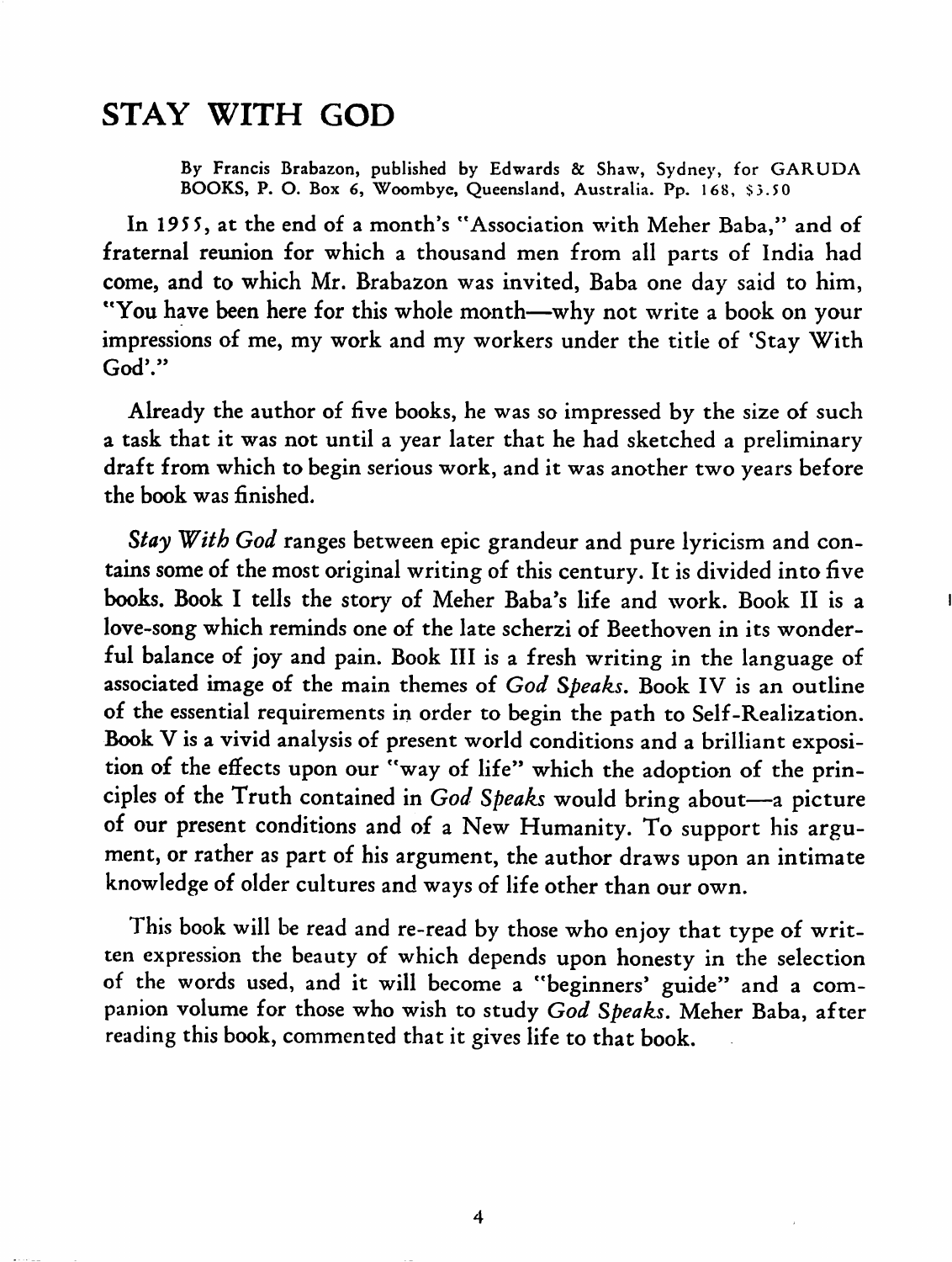#### DISCOURSES

Ì İ By Meher Baba in 5 vols., published by Meher Publications, Ahmednagar, India. Pp. 487, \$10.00; separate vols. \$2.00 each

These Discourses form the essential body of Meher Baba's "ethic" and practical advice to aspirants to Self-realization, and were given to his dis ciples between the years 1938-1944. They were collected and edited by Dr. C. D. Deshmukh.

In these Discourses the formation of the ego as functioning self is closely analyzed; and what nourishes its continued separative existence and the steps necessary to be taken for its annihilation so that it may be replaced by the eternal Self in Truth, are described in comprehensive detail. The establishment of this desirable condition is not brought about by flight from the world or by sheltering oneself in any sort of separate community, but by fulfilling one's responsibilities in the world and at the same time—or indeed through the very fulfillment of these responsibilities—developing devotion for God and love for one's fellow-men. Retreat from the world is described as an "illusory shelter from which one will be driven again and again." One is reminded of the Taoist who was asked, "What is the Tao?" and his answer, "Ordinary everyday life is the Tao."

But it is not an everyday life in ignorance that will serve, but one based on knowledge of true values and the real purpose of life. On the one hand, retreat from the world in order to gain Heaven defeats its own end, for Heaven is nowhere but within the human heart, and it is the very currents and cross-currents of life flowing through the heart that opens it to that wide sympathy and ultimate pure love in which Truth is discerned and life in God is found. On the other hand, life in the world as it is usually lived, dominated by prejudice and self-interest and directed by unfounded opinion and mass-coercion, only binds one more and more firmly in ignorance and to the very conditions one wishes to alleviate or change, and can never bring about those transformations of heart and new angles of vision necessary for the life of the spirit in true freedom.

Hence there are Discourses not only on the laws of action but on methods of meditation, not only on the principles of selfless service but on the mean ing of real discipleship and love for God. God Speaks gives one a picture of the vast background of one as an individual human being and a view of the real Goal of all life; the Discourses reveal those daily means by which this Goal may be achieved.

5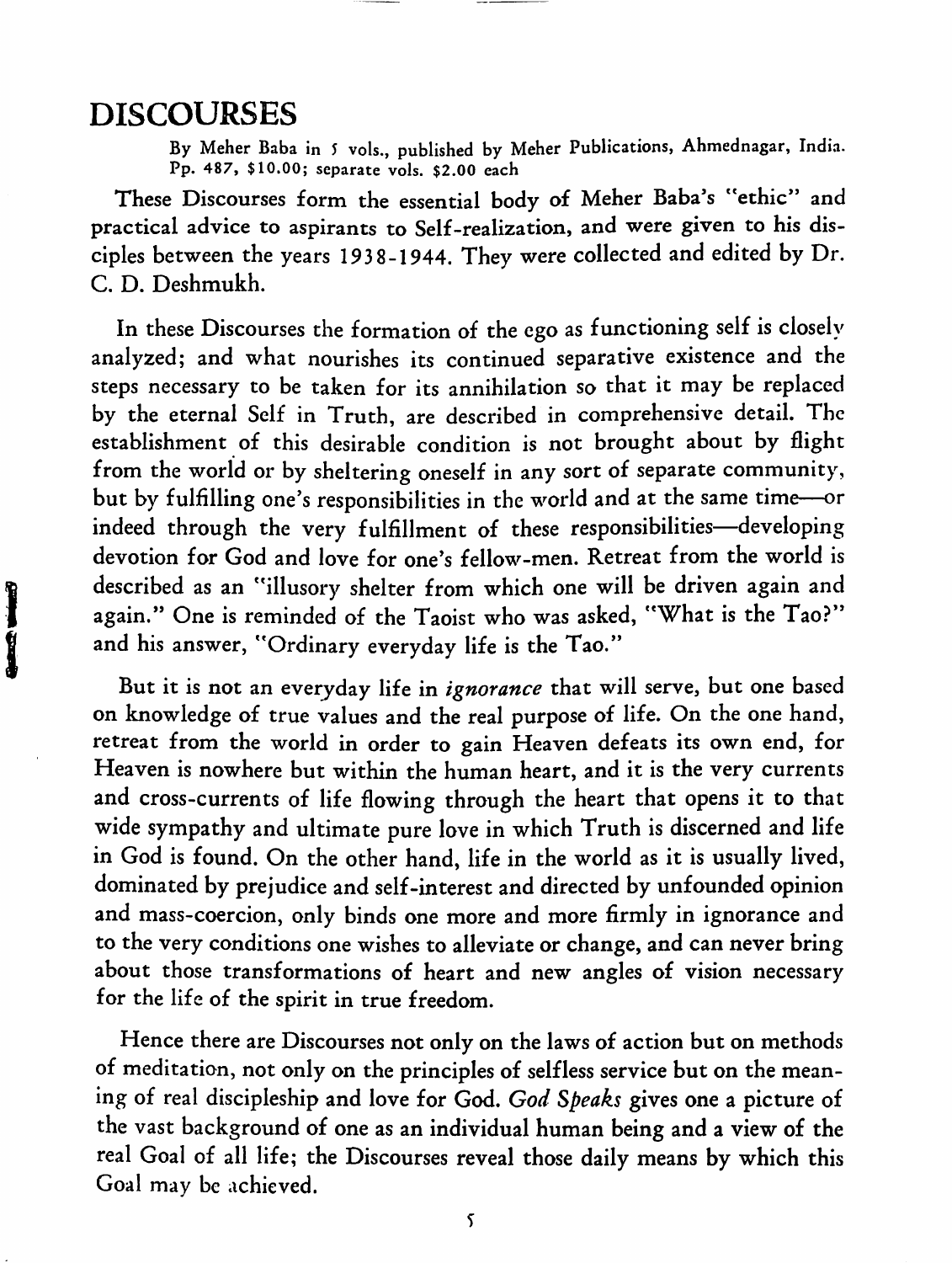### LISTEN HUMANITY

By Mehcr Baba, narrated and edited by D. E. Stevens, published by Dodd, Mead & Co., New York, 19 57. Pp. 262, \$5.00

Listen, Humanity takes the reader into the very heart of the life of India and, through the sympathetic interpretation of a western businessman's mind, describes a series of meetings between one of India's greatest spiritual leaders and his followers. Part I of this volume recreates the lines and atmos phere of these meetings, immersing the reader in the delicate balance of humor and pathos, activity and quiet, that was achieved. From it one emerges with the sense that the heartbeat of the devout Orient is powered by the same mainspring that drives the creative mechanism of the West.

Part II sets forth the enduring philosophy of life and death, sleep and waking, war and peace, slavery and freedom that Meher Baba clarifies in simple terms for modern man. In it, life is described as the continuing reality, and death as the interlude. Living takes on a healthy color by being suffused with meaning and progressive development, and the ultimate goal is described in words that provide assured direction to the often wandering course of man's aspirations.

ようし

The final part of Listen, Humanity is devoted to the challenge involved in the deep relationship between master and disciple. How does the pupil determine for himself that this is the path he must tread, and this the man in whose hands he should put the guide-reins of his life? These are not judgments that come easily. Nowadays the great messiahs and saints of the past seem hazy at best. Often it is suspected that they may even have been the product of imagination and exaggeration. Is it possible to produce in this advanced age of rational enlightenment, figures who have authenti cally the characteristics attributed to the teachers of almost forgotten centuries? The final pages of the book are an absorbing discussion of this subject, filtered through the appraising mind of an American businessman "reared in the tenets of science, and shaped in the exacting demands of competitive enterprise."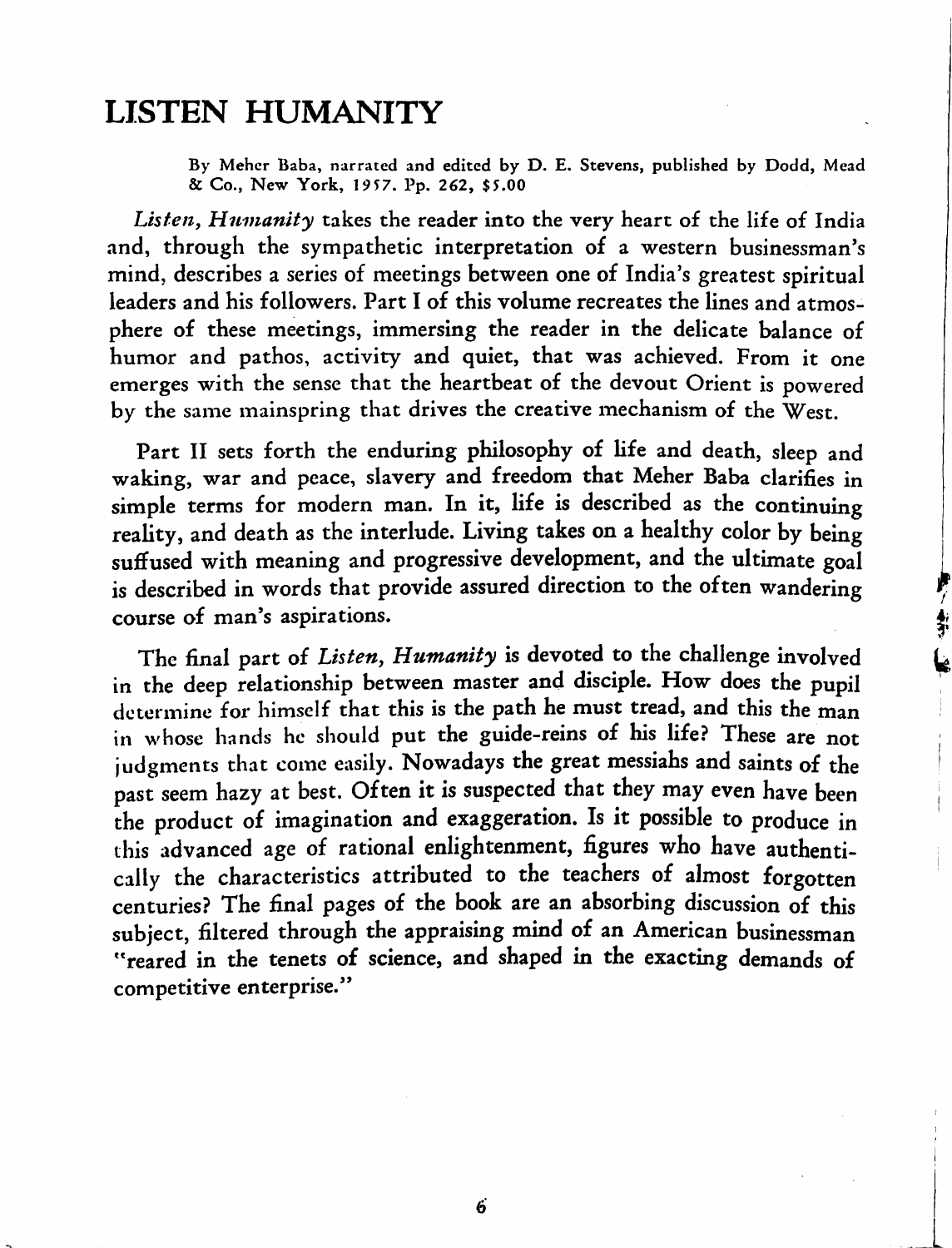#### THE WAYFARERS

An Account of the Work of Mehcr Baba with the God-intoxicated, and also with Advanced Souls, Sadhus, and the Poor. Fully illustrated with many photographs and maps, by William Donkin, published by Meher Publications, Ahmednagar, India, 1948. Pp. 405, \$6.00

This book is unique in its field, being a thorough documentation of this phase of Baba's work, which has no parallel in the recorded history of service and rehabilitation. Although it is well known that mysticism has found a far more extensive expression in India than elsewhere, until now we have had no way of measuring the spiritual stature of her mystics, nor of understanding the unusual characteristics of many of them. In The Wayfarers, Dr. Donkin has not only given the world a penetrating insight into the spiritual workings of a great living Master, but he has also made available a wealth of information about all types of spiritually advanced souls throughout India, and about the special type known there as masts, or God-intoxicated souls. It seems that masts are a rare type of highly advanced soul not found in the West, although their lives are strikingly reminiscent of some of the early Christian saints.

To contact these people, Meher Baba has travelled hundreds of thousands of miles throughout the length and breadth of India, often under the most trying conditions; he has also established ashrams where these people were sheltered, sometimes for months at a time, and assisted to regain a more balanced state of consciousness. Every contact is faithfully recorded, and every major stopping place shown on maps prepared by the author. Here is a vivid account of a living Perfect Master seeking out those lovers of God, who live for the most part in oblivion, relinquishing everything in the ardor of their struggle towards God; many of them bewildered on the Path, and not a few utterly intoxicated by the bliss of nearness to God, but all in need of the living Master's spiritual help. We see this Avataric figure moving among the poor, bathing their feet, giving them food and raiment; and more than this, bathing each one in the Divine Love that radiates from him continuously.

Only a man such as Dr. Donkin, with a scientific training as a measure, and a deep feeling for the importance of Baba's work as an impetus, could have written this book.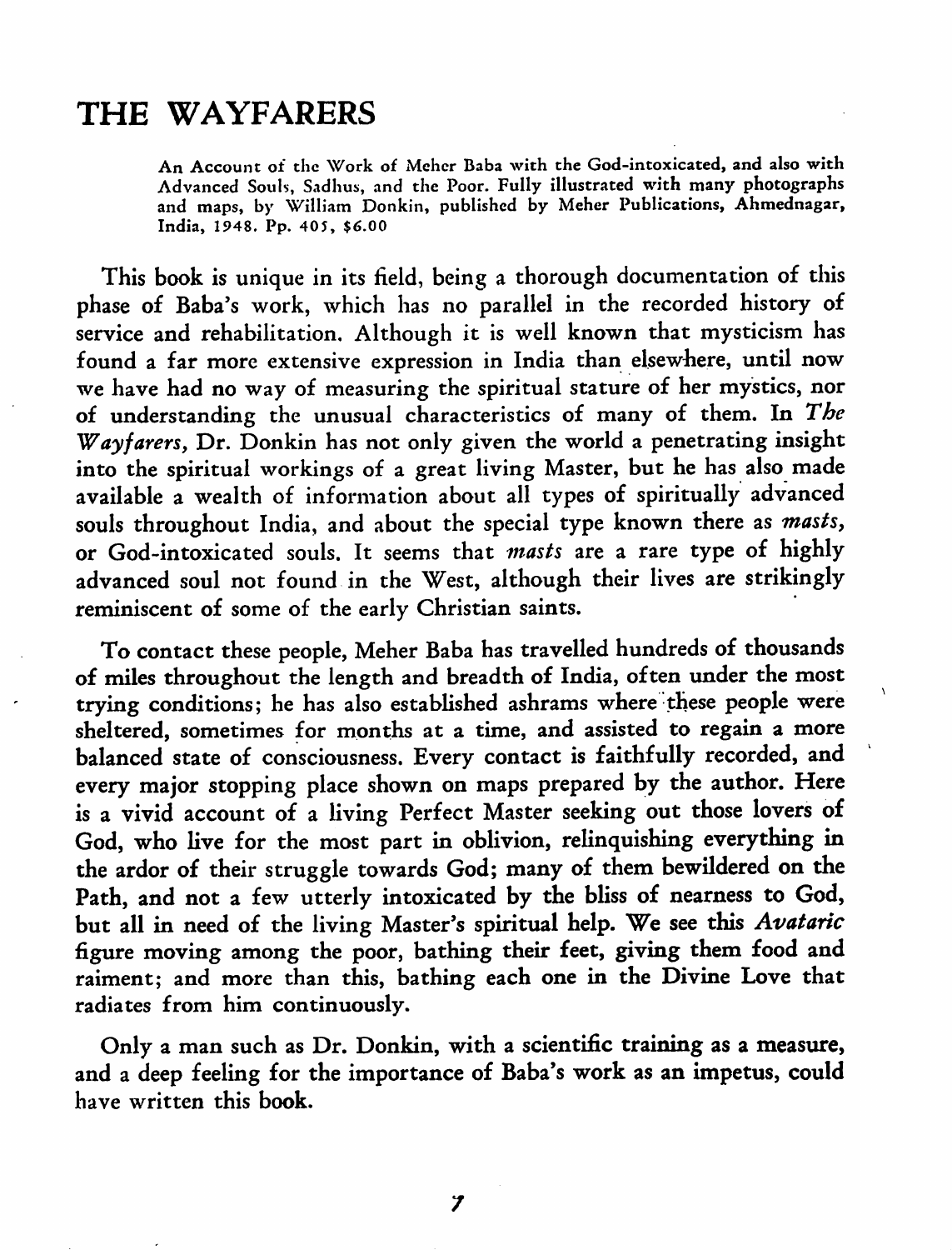## GOD TO MAN AND MAN TO GOD

(The Discourses of Meher Baba) with an introduction by C. B. Purdom, published by Victor Gollancz, Ltd., London, 1955. Pp. 268, \$2.50

is a re-editing of the "Discourses" into a more concise form, with an excel lent brief introductory outline of Baba's life and the significance of his work.

#### BEAMS FROM MEHER BABA

With an introduction by Ivy O. Duce. Pp. 88, \$1.50

#### LIFE AT ITS BEST

By Meher Baba, with an introduction by W. Y. Evants-Wentz. Pp. 78, \$1.00

Both the above books are printed by the Peter Pauper Press in the usual artistic manner of that Press, and are ideal pocket volumes.

#### THE PERFECT MASTER

The Life of Shri Meher Baba, by C. B. Purdom, published by Williams & Norgatc. Ltd., London, 1937. Pp. 330, \$3.50

This is the only attempt so far at a biography of Meher Baba and covers his life up to 1936. Mr. Purdom, an established writer, whose books include

"The Building of Satellite Towns"

"Producing Plays"

"Life Over Again"

"The Life of Harley Granville Barker"

"A Plan of Life," etc.

has been at pains to sort through a great mass of material and present a clear account of his subject. He is at present engaged on a new book which will bring this Life up to date.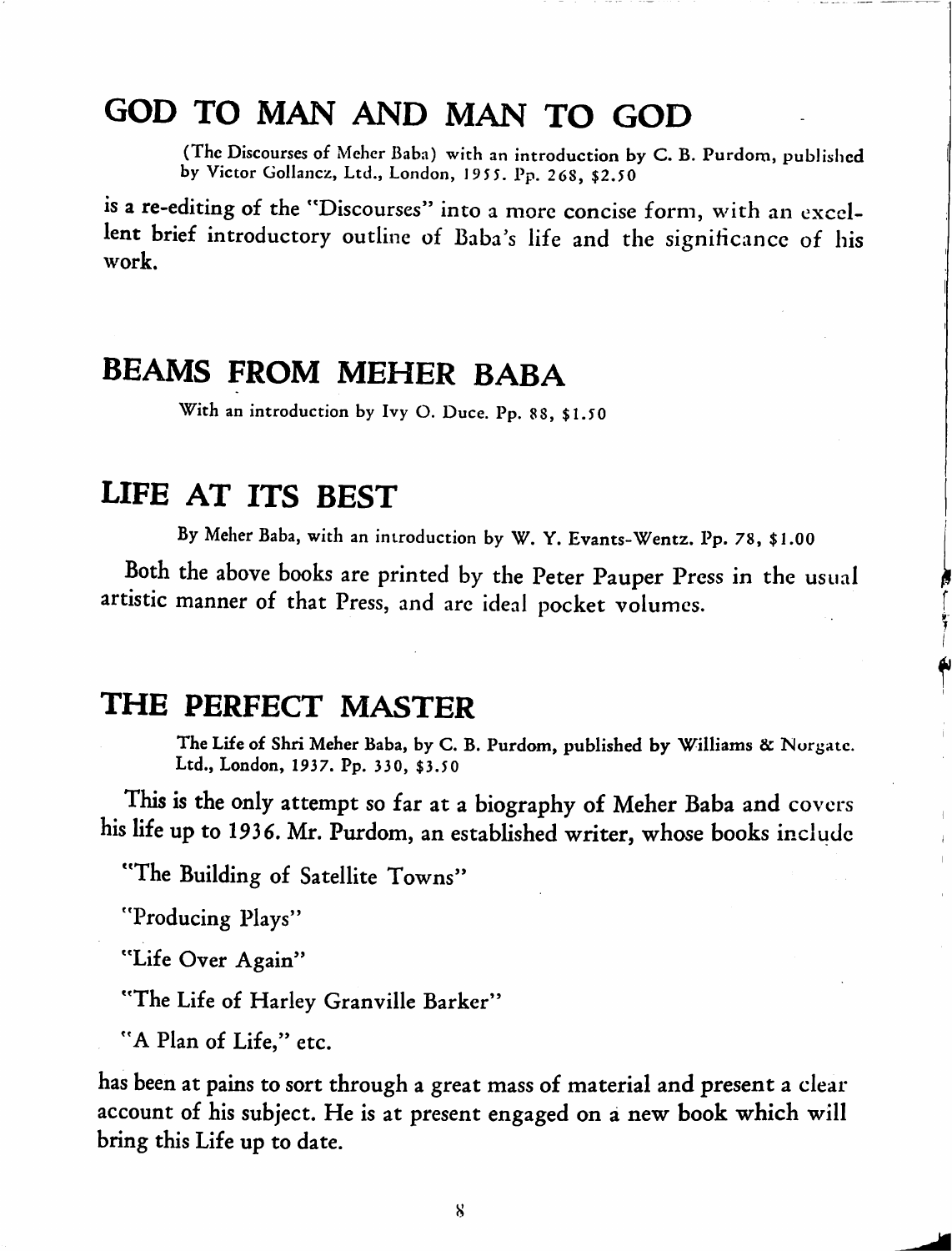All these books are available from

#### MEHER PUBLICATIONS

King's Road, Alimednagar (Deccan), India 406 Sutter St., San Francisco, California, U.S.A.

L

Kalianna Crescent, Beacon Hill, N.S.W., Australia

............. PRINTED IN U.S. A. AT THE PRESS OF WARREN C. HEALY, SEATTLE, WASH.

.....

.....